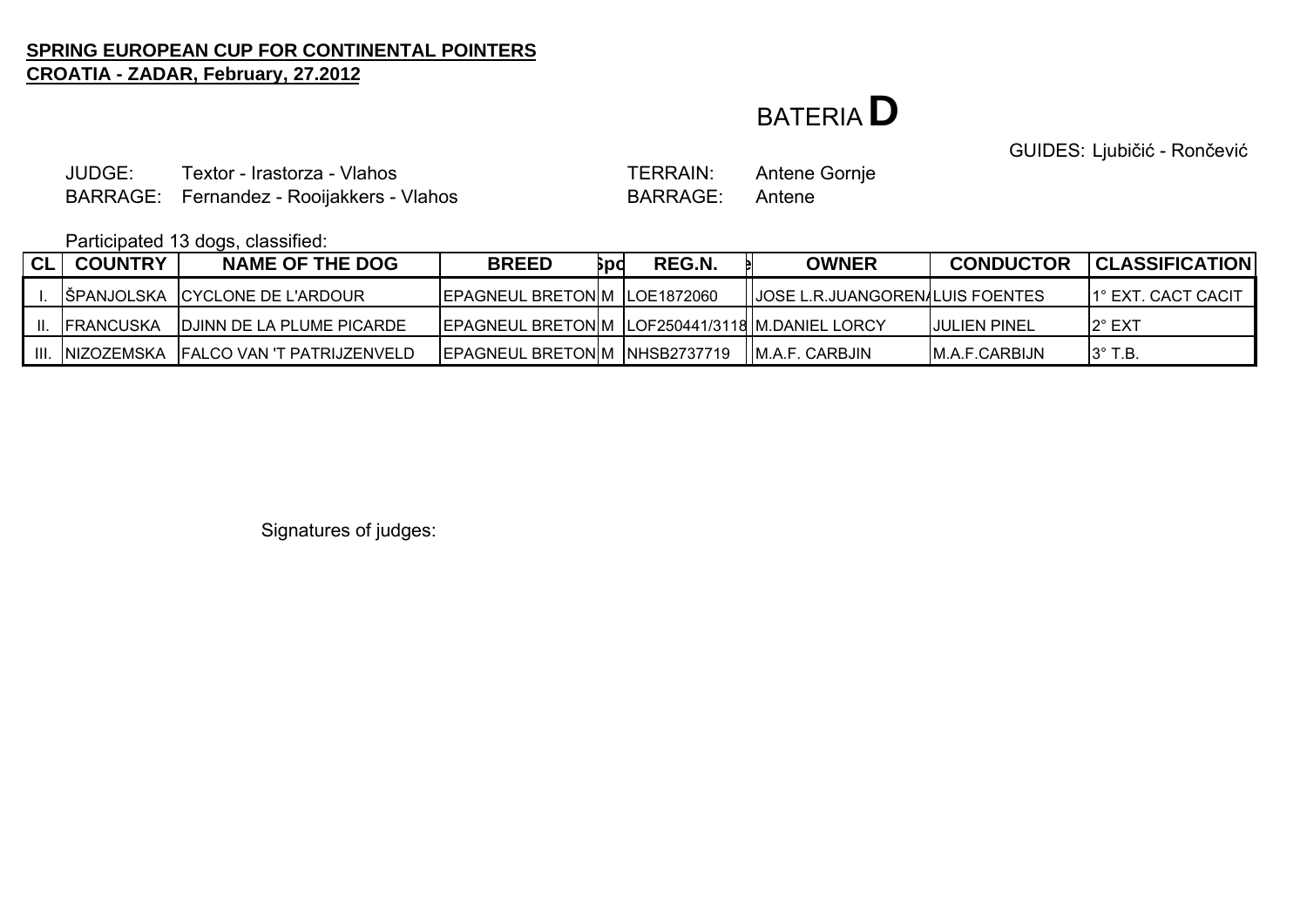# BATERIA**C**

GUIDES: Tuličić - Ćurković

JUDGE:Scheffer - Somoza - Novotny TERRAIN: Zemunik Zapad BARRAGE: Fernandez - Rooijakkers - Vlahos BARRAGE: Antene

Participated 13 dogs, cllassified:

| CL   COUNTRY   | <b>NAME OF THE DOG</b> | <b>BREED</b> | Spc | REG.N.         | <b>OWNER</b>    | <b>CONDUCTOR</b>                                                                                                       | <b>CLASSIFICATION</b> |
|----------------|------------------------|--------------|-----|----------------|-----------------|------------------------------------------------------------------------------------------------------------------------|-----------------------|
|                |                        |              |     |                |                 | TERANCUSKA BRISKA DE LA BALINGUE TBRAQUE FRANCOIS TF TLOF18715/4682 TIMME ANNICK BESSON JJEAN FRANCOIS MAIQUES T1° EXT |                       |
| <b>SVEDSKA</b> | <b>PIMENS RAMSES</b>   | IDRATHAAR    |     | M SE64476/2006 | IITOMMY WINGREN | <b>TOMMY WINGREN</b>                                                                                                   | $2^{\circ}$ EX1       |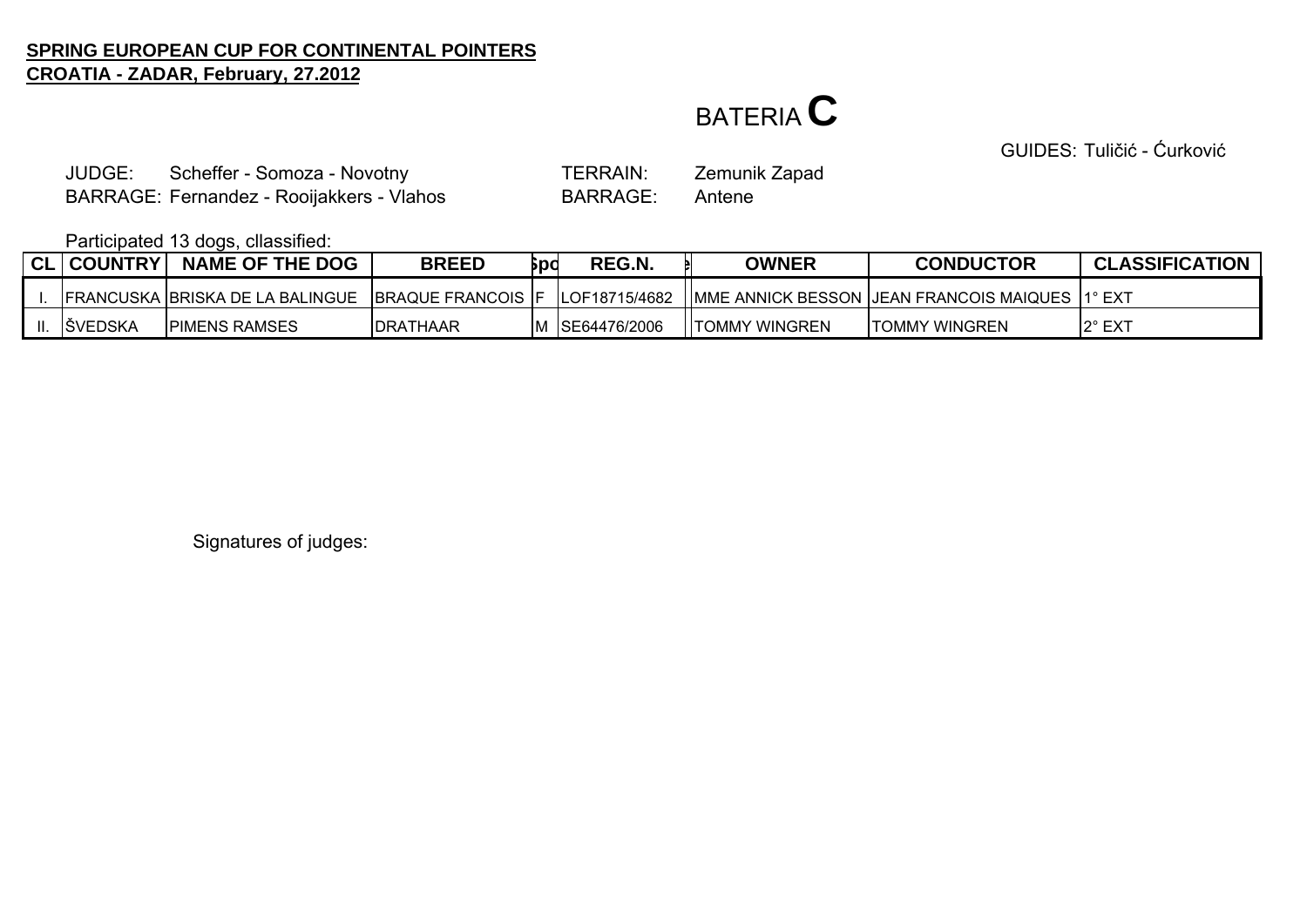## BATERIA**B**

GUIDES: Vujanović - Marušić

JUDGE: Bahlke - Fernandez - VlasakBARRAGE: Fernandez - Rooijakkers - Vlahos BARRAGE: Antene

TERRAIN: Zemunik Istok

Participated 13 dogs, classified:

| <b>CL</b> | <b>COUNTRY</b>  | ີ<br><b>NAME OF THE DOG</b> | <b>BREED</b>     | Брс | REG.N.          | <b>OWNER</b>                       | <b>CONDUCTOR</b>        | <b>CLASSIFICATION</b> |
|-----------|-----------------|-----------------------------|------------------|-----|-----------------|------------------------------------|-------------------------|-----------------------|
|           | <b>SLOVAČKA</b> | <b>TIMO OD GLOŽINIĆA</b>    | <b>KURZHAAR</b>  |     | IM IHR 20064Nek | <b>IIBALOGH LADISLAV</b>           | <b>IBALOGH LADISLAV</b> | $11^\circ$ T.B.       |
|           | <b>UKRAJINA</b> | <b>LIRA</b>                 | <b>IKURZHAAR</b> |     | M UKU 0031050   | <b>HKLIMENKO A.V.</b>              | <b>IZLYDAR VIKTOR</b>   | $12^\circ$ T.B.       |
| III.      | <b>IBELGIJA</b> | HORTA LOUP GRIS DE LA COUR  | <b>KURZHAAR</b>  |     | M LOSH1045944   | <b>IBURHEMME MARGUER MARTENS M</b> |                         | $3^\circ$ T.B.        |
|           | ČEŠKA           | <b>IMONA Z VAPENEK</b>      | KURZHAAR         |     |                 | ČLP/KO/76065   PAVEL NAVRATIL      | <b>PAVEL NAVRATIL</b>   | IB.                   |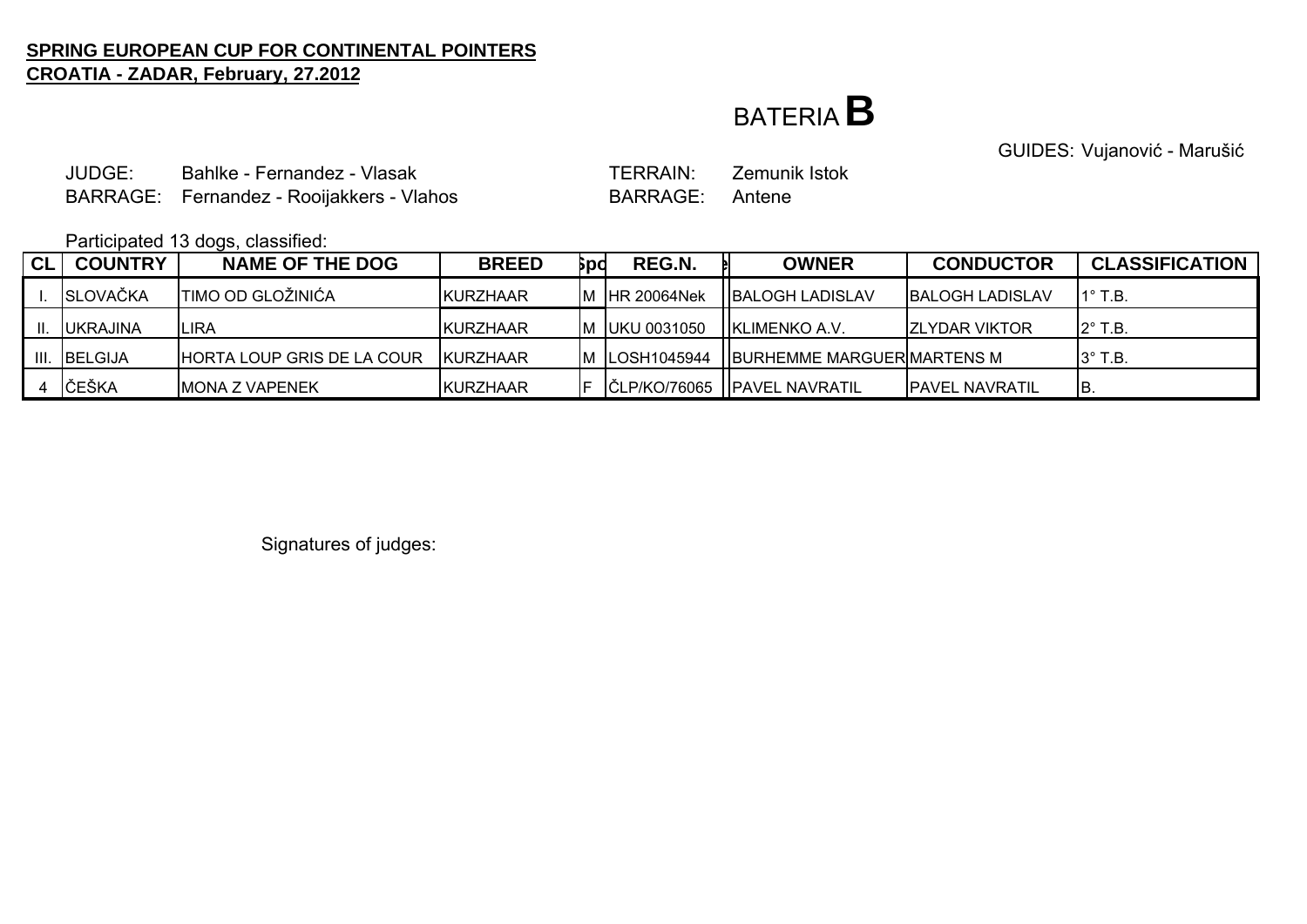### BATERIA**A**

GUIDES: Pucar - Vitori

JUDGE:Rooijakkers - Kolantres - Fragidis TERRAIN: Antene donje BARRAGE: Fernandez - Rooijakkers - Vlahos BARRAGE: Antene BARRAGE:

Participated 13 dogs, classified:

| CL | <b>COUNTRY</b>    | <b>NAME OF THE DOG</b>            | <b>BREED</b>               | bpd | REG.N.            | OWNER                                    | <b>CONDUCTOR</b>     | <b>CLASSIFICATION</b> |
|----|-------------------|-----------------------------------|----------------------------|-----|-------------------|------------------------------------------|----------------------|-----------------------|
|    | <b>IFRANCUSKA</b> | <b>IDIAM'S DU PIED DU MONT</b>    | IKURZHAAR                  |     | <b>ILOF 96493</b> | ICHRISTELLE BATAILLEICHRISTELLE BATAILLE |                      | 11° EXT CACT R.CACIT  |
|    |                   | II. SPPANJOLSKA GOLFA DE CASA ATO | <b>IEPAGNEUL BRETON IF</b> |     | LOE1774354        | <b>IIIGNACIO S. VERNIA</b>               | <b>ILUIS FOENTES</b> | I2° EXT               |
|    | III. SVEDSKA      | <b>ISTAR</b>                      | KURZHAAR                   |     | S47096/2008       | <b>ITOMMY WINGREN</b>                    | <b>TOMMY WINGREN</b> | $3^\circ$ T.B.        |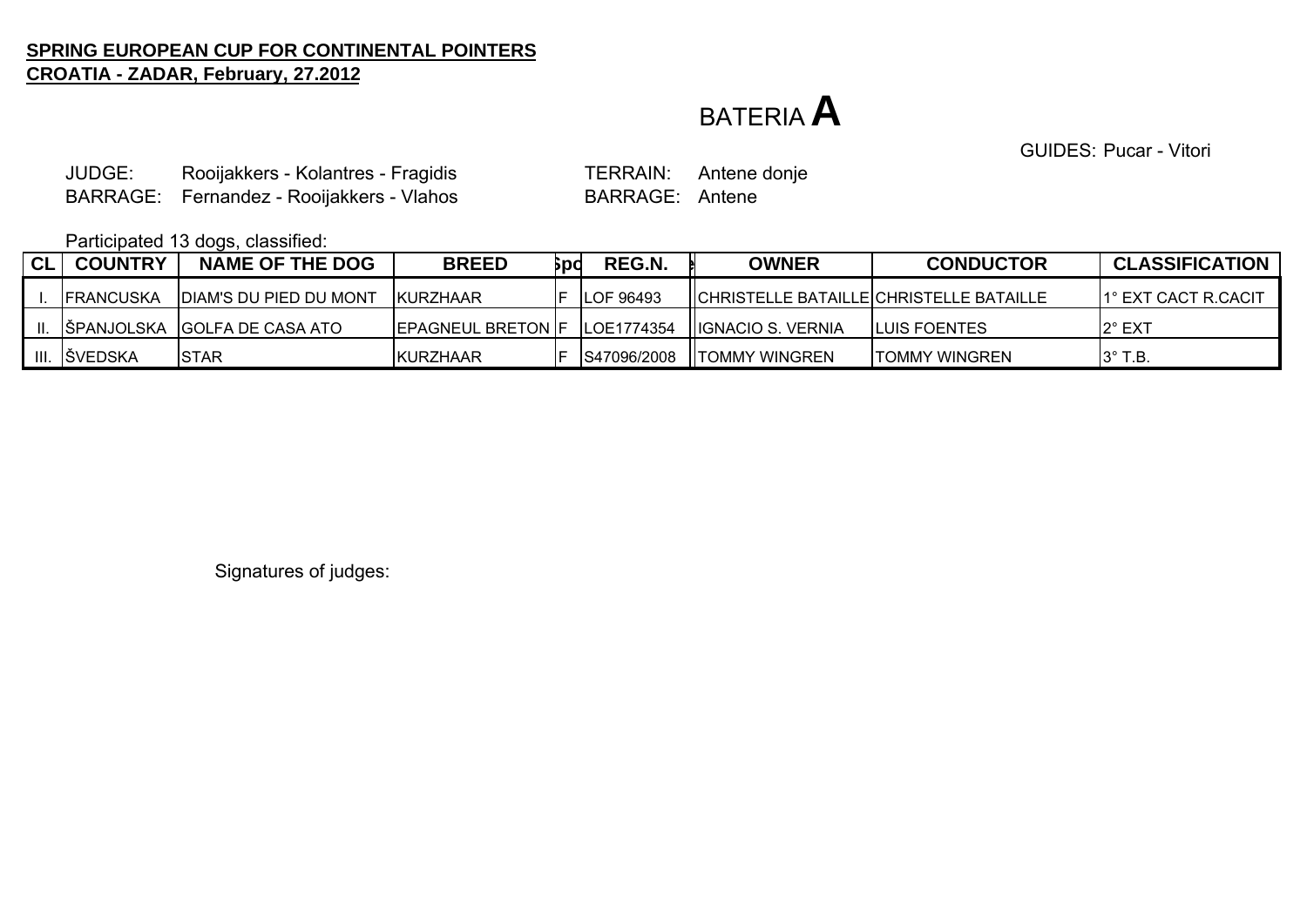## BATERIA**D**

GUIDES: Ljubičić - Rončević

JUDGE: Textor - Irastorza - VlahosBARRAGE: Fernandez - Rooijakkers - Vlahos BARRAGE: Antene

TERRAIN: Antene Gornje

| NB. | <b>COUNTRY</b> | <b>NAME OF THE DOG</b>                                 | <b>BREED</b>                | δpd | REG.N.               | <b>TAT/MC</b>                  | <b>OWNER</b>                            | <b>CONDUCTOR</b>       |
|-----|----------------|--------------------------------------------------------|-----------------------------|-----|----------------------|--------------------------------|-----------------------------------------|------------------------|
|     | 1  ČEŠKA       | SILVER DEL RADE SAVIĆ                                  | KURZHAAR                    | IΜ  |                      | IČLP/KO/78510I968000005063907  | <b>IMIROSLAV KALIK</b>                  | <b>IMIROSLAV KALIK</b> |
|     | 2 GRČKA        | <b>BROWN</b>                                           | KURZHAAR                    | ΙM  | <b>BEK987704</b>     | 941000011352736                | LIAPIS&DIMITRIS&NIK&DJORDEVIC JULE      |                        |
|     | 3 NIZOZEMSKA   | <b>FALCO VAN 'T PATRIJZENVELD</b>                      | <b>EPAGNEUL BRETOM</b>      |     |                      | INHSB27377191981110000085915   | M.A.F. CARBJIN                          | M.A.F.CARBIJN          |
|     | 4 GRČKA        | LAKKOPETRA BIGO                                        | KURZHAAR                    |     | <b>BEK058881</b>     | 959000000000108                | LIAPIS&DIMITRIS&NIK&DJORDEVIC JULE      |                        |
|     | 5 ČEŠKA        | <b>IPOLLA PLAMENI PAS</b>                              | <b>KURZHAAR</b>             |     | ČLP/KO/78466 20705   |                                | <b>PAVEL NAVRATIL</b>                   | <b>IPAVEL NAVRATIL</b> |
|     | 6BELGIJA       | IAGO DU CLOS DE REVE D'OR                              | <b>KURZHAAR</b>             |     |                      | M  LOSH1069192 981100002217747 | <b>FASCELLA GIANNI</b>                  | <b>FASCELLA GIANNI</b> |
|     | 7 FRANCUSKA    | DJINN DE LA PLUME PICARDE                              | <b>EPAGNEUL BRETOM</b>      |     | LOF250441/31 2FSE326 |                                | <b>IM.DANIEL LORCY</b>                  | <b>JULIEN PINEL</b>    |
|     | 8 SRBIJA       | <b>MAGNUM II DEL CUORE GRANDE</b>                      | EPAGNEUL BRETOM             |     | UR709354             |                                | <b>JOKŠIĆ MIĆA</b>                      | JOKŠIĆ MIĆA            |
|     | 9 ITALIJA      | MITO DI SAN MAMILIANO                                  | EPAGNEUL BRETOM   LOI 07/83 |     |                      | 981100000473651                | LASCIAFARI FABIO                        | LASCIAFARI FABIO       |
|     | 10 UKRAJINA    | MARLON DEL CUORE GRANDE GraEPAGNEUL BRETOm   JR 709355 |                             |     |                      | 688050000754197                | <b>IZENI ANGELO</b>                     | CAKIĆ ALEKSANDAR       |
|     | 11 ŠVEDSKA     | <b>JOKKE VAN RYCKEVELDE</b>                            | <b>KURZHAAR</b>             | ΙM  | SE12983/2011         | 967000009159969                | <b>TOMMY ANDERSSON</b>                  | <b>TOMMY ANDERSSON</b> |
|     | 12 SLOVAČKA    | UNO Z POTONSKEJ LUKY                                   | KURZHAAR                    | Iм  | SPKP6271             | 6271                           | <b>HKOVACS JOZEF</b>                    | <b>TAKACS ZSOLT</b>    |
|     | 13 ŠPANJOLSKA  | <b>CYCLONE DE L'ARDOUR</b>                             | EPAGNEUL BRET(M             |     | LOE1872060           | 250269801120703                | <b>JJOSE L.R.JUANGORENALUIS FOENTES</b> |                        |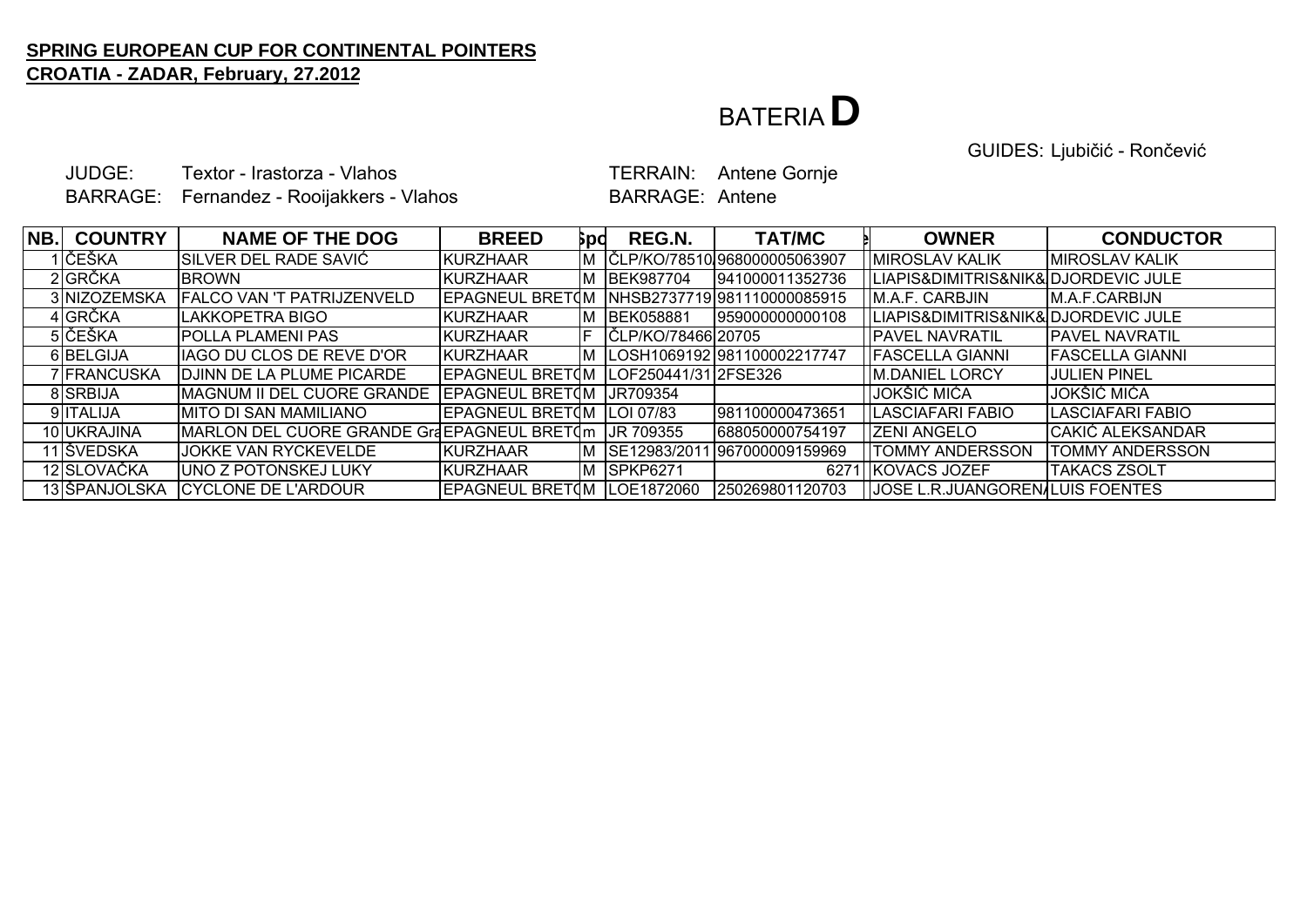## BATERIA**C**

GUIDES: Tuličić - Ćurković

JUDGE:Scheffer - Somoza - Novotny TERRAIN: Zemunik Zapad BARRAGE: Fernandez - Rooijakkers - Vlahos BARRAGE: Antene

| NB. | <b>COUNTRY</b> | <b>NAME OF THE DOG</b>            | <b>BREED</b>           | Брd | REG.N.               | <b>TAT/MC</b>                 | <b>OWNER</b>            | <b>CONDUCTOR</b>                                |
|-----|----------------|-----------------------------------|------------------------|-----|----------------------|-------------------------------|-------------------------|-------------------------------------------------|
|     | 1 IŠVEDSKA     | <b>PIMENS RAMSES</b>              | <b>IDRATHAAR</b>       | ıм  | SE64476/2006 64476W  |                               | <b>TOMMY WINGREN</b>    | <b>ITOMMY WINGREEN</b>                          |
|     | 2 SLOVAČKA     | <b>FALLCO PLAMENI PAS</b>         | KURZHAAR               | ΙM  | <b>HR 19291Nek</b>   | 19291                         | <b>BALOGH LADISLAV</b>  | <b>BALOGH LADISLAV</b>                          |
|     | 3UKRAJINA      | <b>IPOLA EPATON</b>               | <b>EPAGNEUL BRETOF</b> |     | <b>UKU 0033597</b>   | <b>AO84</b>                   | VLASENKO ANDRIJ         | <b>VASCHENKO LEONID</b>                         |
|     | 4 ŠPANJOLSKA   | <b>IALENERGI CYLL</b>             | <b>EPAGNEUL BRETOM</b> |     | LOE1739464           | 0093291                       | <b>JULEN G.BERRNETA</b> | <b>IMANUEL BLANCO</b>                           |
|     | 5 FRANCUSKA    | <b>BRISKA DE LA BALINGUE</b>      | <b>BRAQUE FRANCALF</b> |     | LOF18715/46812FFH729 |                               |                         | <b>IMME ANNICK BESSON JEAN FRANCOIS MAIQUES</b> |
|     | 6 SRBIJA       | GOVINCCO DEL RADE SAVIĆ           | <b>IKURZHAAR</b>       | ıм  | UR7186691            |                               | <b>RADE SAVIĆ</b>       | RADE SAVIĆ                                      |
|     | 7 ITALIJA      | IFURIA                            | <b>EPAGNEUL BRETOF</b> |     |                      | LOI 06/103715 941000000440191 | NICOLI REMO             | NICOLI REMO                                     |
|     | 8 POLJSKA      | <b>NAIKE</b>                      | <b>EPAGNEUL BRETOF</b> |     | <b>PKR VII-9975</b>  | 977200005385903               | <b>MICHAK SKRZEK</b>    | <b>GIUSEPPE MOLINARI</b>                        |
|     | 9 NIZOZEMSKA   | JILL VAN DE KREPPELSE HEIDE       | <b>LANGHAAR</b>        |     | <b>INHSB262840</b>   | 528140000250549               | IM.A.F. CARBJIN         | <b>M.A.F.CARBIJN</b>                            |
|     | 10 HRVATSKA    | <b>BADO</b>                       | KURZHAAR               | ΙM  | HR 22959             | 688050000470767               | <b>HERAK HARI</b>       | <b>HERAK HARI</b>                               |
|     | 11 POLJSKA     | <b>IBRYAN</b>                     | <b>EPAGNEUL BRETOM</b> |     |                      | PKR VII-11891 981100002117801 | <b>IZABELA MOLINARI</b> | <b>GIUSEPPE MOLINARI</b>                        |
|     | 12 BELGIJA     | <b>GAMIN DU BOIS DE BUISSERET</b> | EPAGNEUL BRETOM        |     | LOSH1014552 BHMJAI   |                               | <b>VERMEER M.</b>       | <b>VERMEER M.</b>                               |
|     | 13 HRVATSKA    | AKIM OD HERAKA                    | KURZHAAR               |     |                      | HR 21613 Nek 191100000372428  | <b>HERAK HARI</b>       | <b>HERAK HARI</b>                               |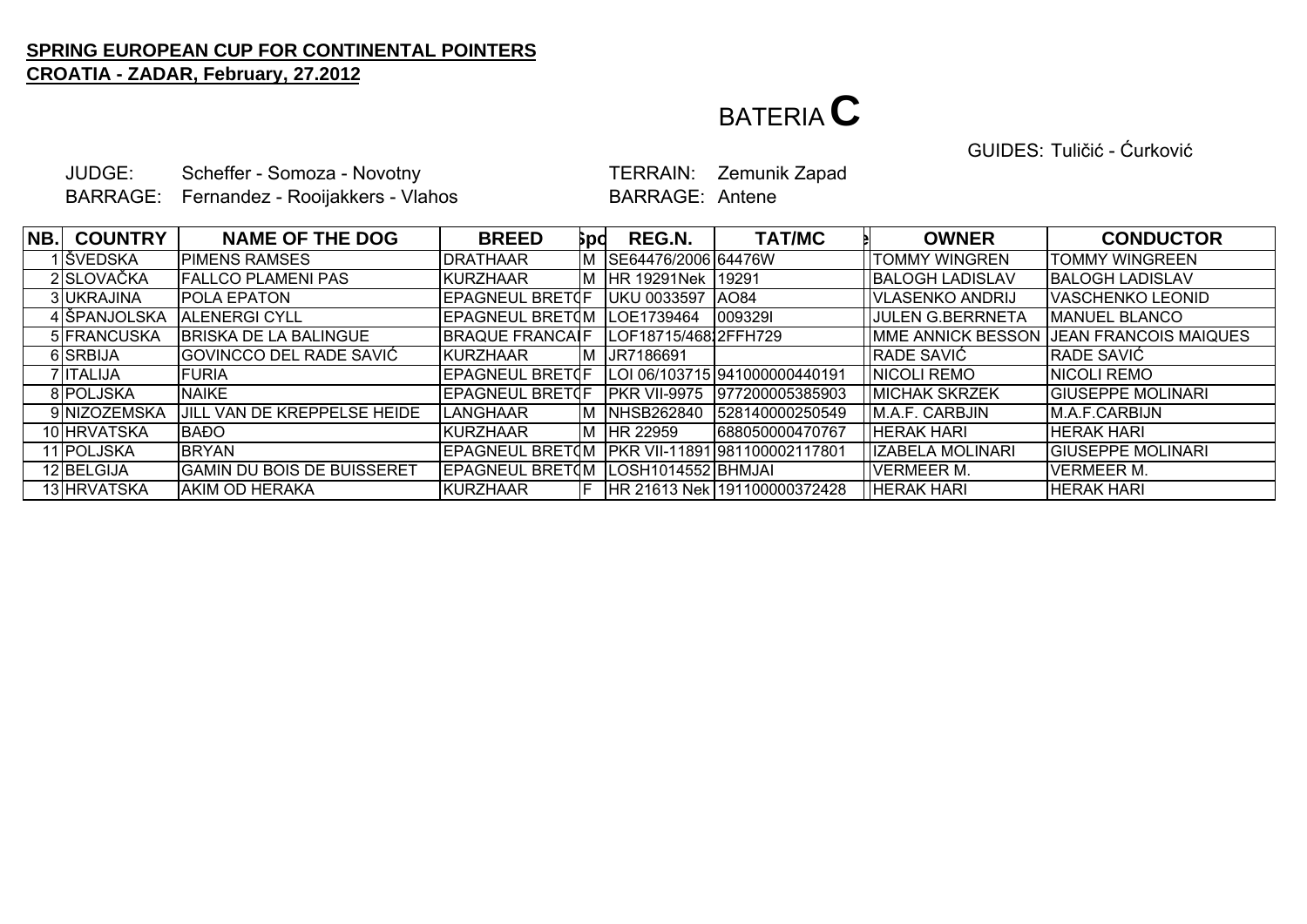### BATERIA**B**

GUIDES: Vujanović - Marušić

JUDGE: Bahlke - Fernandez - VlasakBARRAGE: Fernandez - Rooijakkers - Vlahos BARRAGE: Antene

TERRAIN: Zemunik Istok

| NB. | <b>COUNTRY</b>   | <b>NAME OF THE DOG</b>             | <b>BREED</b>           | βpd | REG.N.              | <b>TAT/MC</b>                 | <b>OWNER</b>                       | <b>CONDUCTOR</b>              |
|-----|------------------|------------------------------------|------------------------|-----|---------------------|-------------------------------|------------------------------------|-------------------------------|
|     | IIPOLJSKA        | <b>BIRBA</b>                       | <b>KURZHAAR</b>        |     |                     | PKR VII-10886 380098100708066 | <b>IZABELA MOLINARI</b>            | <b>GIUSEPPE MOLINARI</b>      |
|     | 2 FRANCUSKA      | CHIPS DU CHEMIN DES BORDES         | KURZHAAR               | ΙM  |                     | LOF95235/174125026901155967   | M.COUSSE                           | <b>ANTONY MERLE DES ISLES</b> |
|     | 3 POLJSKA        | <b>FULL DEL CAKIĆ</b>              | <b>KURZHAAR</b>        | IΜ  |                     | PKR VII-10956 688050000148280 | <b>IZABELA MOLINARI</b>            | <b>GIUSEPPE MOLINARI</b>      |
|     | 4 NIZOZEMSKA     | ALDI DE LOS BELARANES              | <b>EPAGNEUL BRETOF</b> |     | NHSB2612340 180111G |                               | C.A.M. TAATGEN-BOTMU. ROOIJAKKERS  |                               |
|     | 5 <b>ITALIJA</b> | <b>IDEVIL</b>                      | <b>KURZHAAR</b>        | ΙM  | LO 09/24053         | 981100000272842               | MARTEGNANI ROBERT VENTURELI CESARE |                               |
|     | 6 SRBIJA         | ROBIN II OD POŠTARA                | <b>EPAGNEUL BRETOM</b> |     | UR708518            | 968000003547015               | MITROVIĆ DRAGAN                    | <b>IMARKO SELMI</b>           |
|     | 7BELGIJA         | <b>IHORTA LOUP GRIS DE LA COUR</b> | <b>IKURZHAAR</b>       | ΙM  | ILOSH1045944 BHMXWZ |                               | BURHEMME MARGUER MARTENS M         |                               |
|     | 8 ŠVICARSKA      | <b>CHICO DES PIGENETTES</b>        | <b>EPAGNEUL BRETOM</b> |     | LOS663209           | <b>2FLD405</b>                | <b>GENOUD ELISABETH</b>            | <b>IHYTIER BRUNO</b>          |
|     | 9UKRAJINA        | ILIRA                              | EPAGNEUL BRETOm        |     | UKU 0031050         | 900182000028513               | KLIMENKO A.V.                      | <b>IZLYDAR VIKTOR</b>         |
|     | 10 ČEŠKA         | <b>MONA Z VAPENEK</b>              | KURZHAAR               |     | ČLP/KO/76065 76065  |                               | <b>IPAVEL NAVRATIL</b>             | <b>PAVEL NAVRATIL</b>         |
|     | 11 SLOVAČKA      | 'TIMO OD GLOŽINIĆA                 | KURZHAAR               | ΙM  | <b>HR 20064Nek</b>  | 191100000151463               | <b>BALOGH LADISLAV</b>             | <b>BALOGH LADISLAV</b>        |
|     | 12 ŠPANJOLSKA    | IEXO V.D.KREPPELSE HEIDE           | <b>ILANGHAAR</b>       | ΙM  | LOE1616454          | 528140000122189               | <b>JALBERTO R. CARO</b>            | <b>IMANUEL BLANCO</b>         |
|     | 13 IČEŠKA        | <b>INORA ZO STARYCH LEVIC</b>      | KURZHAAR               |     | ČLP/KO/74679.5440   |                               | <b>FAVEL NAVRATIL</b>              | <b>PAVEL NAVRATIL</b>         |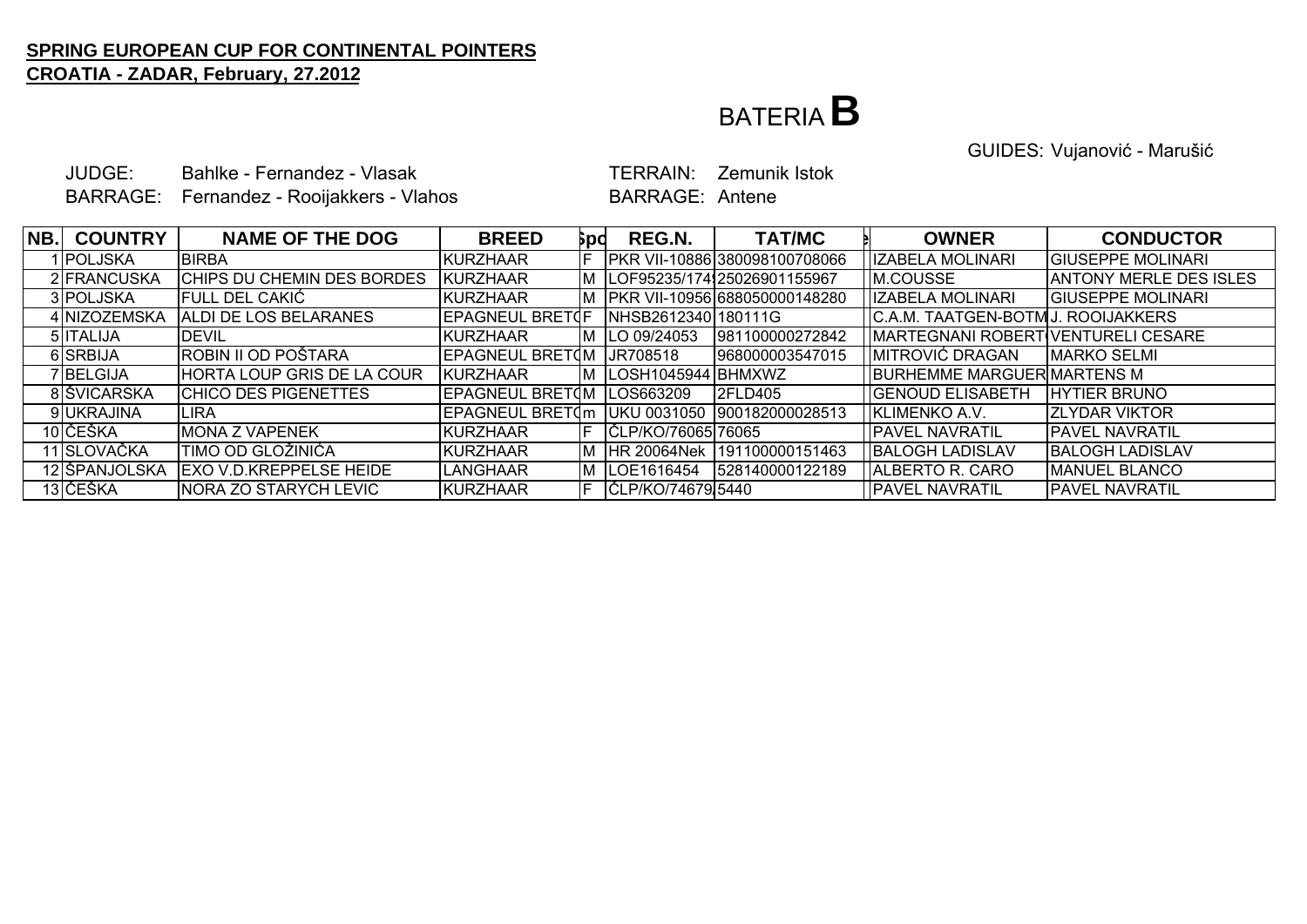### BATERIA**A**

GUIDES: Pucar - Vitori

|     | JUDGE:<br><b>BARRAGE:</b> | Rooijakkers - Kolantres - Fragidis<br>Fernandez - Rooijakkers - Vlahos |                        |     | <b>TERRAIN:</b><br><b>BARRAGE: Antene</b> | Antene donje                    |                                         |                                        |
|-----|---------------------------|------------------------------------------------------------------------|------------------------|-----|-------------------------------------------|---------------------------------|-----------------------------------------|----------------------------------------|
| NB. | <b>COUNTRY</b>            | <b>NAME OF THE DOG</b>                                                 | <b>BREED</b>           | pd  | REG.N.                                    | <b>TAT/MC</b>                   | <b>OWNER</b>                            | <b>CONDUCTOR</b>                       |
|     | <b>HRVATSKA</b>           | DAFFY DU PIED DU MONT                                                  | <b>BRACCO FRANCE M</b> |     | HR 10003                                  | 2F2P 269                        | <b>HERAK HARI</b>                       | <b>HERAK HARI</b>                      |
|     | 2 UKRAJINA                | <b>ELY DEI FIORINDO</b>                                                | EPAGNEUL BRETOF        |     |                                           | UKU 0061320 380260070034143.    | <b>SERGI ISTOIMOV</b>                   | CAKIĆ ALEKSANDAR                       |
|     | 3BELGIJA                  | <b>HELLIA LOUP GRIS DE LA COUR</b>                                     | <b>KURZHAAR</b>        |     | LOSH1041452 BHOZYH                        |                                 | DELREZ JEAN-CLAUDE DELREZ JC            |                                        |
|     | 4 HRVATSKA                | <b>TAR HERAK</b>                                                       | KURZHAAR               |     | M HR 21489                                | 21489                           | <b>HERAK HARI</b>                       | <b>HERAK HARI</b>                      |
|     | 5 ŠPANJOLSKA              | <b>GOLFA DE CASA ATO</b>                                               | EPAGNEUL BRETOF        |     | LOE1774354                                | 2200871                         | <b>IGNACIO S. VERNIA</b>                | LUIS FOENTES                           |
|     | 6 FRANCUSKA               | DIAM'S DU PIED DU MONT                                                 | <b>KURZHAAR</b>        |     | <b>LOF</b>                                | 25029604415122                  | CHRISTELLE BATAILLE CHRISTELLE BATAILLE |                                        |
|     | 7 SRBIJA                  | <b>VANNI</b>                                                           | <b>KURZHAAR</b>        | IF. | JR717376                                  |                                 | KOSTIĆ BORA                             | KOSTIĆ BORA                            |
|     | 8 ITALIJA                 | <b>IRGO</b>                                                            | <b>KURZHAAR</b>        |     |                                           | M  ROI 09123320 688006000243782 | <b>BENINI CARLO</b>                     | <b>TURCI ADRIANO</b>                   |
|     | 9 NIZOZEMSKA              | <b>PALAMALMENS ETO'O</b>                                               | <b>EPAGNEUL BRETOM</b> |     |                                           | NHSB2712171 752000990005416     | <b>T. HART-HOFMAN</b>                   | <b>J.CONDADO</b>                       |
|     | 10 ŠVEDSKA                | <b>STENSATER GADH</b>                                                  | <b>DRATHAAR</b>        |     | M S18740/2005                             | <b>18740W</b>                   | <b>TOMMY WINGREN</b>                    | <b>TOMMY WINGREEN</b>                  |
|     | 11 GRČKA                  | <b>ROMMA</b>                                                           | <b>KURZHAAR</b>        |     | <b>BEK096514</b>                          | 688050000337263                 |                                         | KARIDA A.&CHRISTODOTSAPOURNIAS GIORGOS |
|     | 12 CIPAR                  | DYVA DE LA PORTE DE BECRAY                                             | KURZHAAR               |     | CYPG 08103612FZB924                       |                                 | GEORGIOU GEORGES GEORGIOU GEORGES       |                                        |
|     | 13 ŠVEDSKA                | <b>STAR</b>                                                            | <b>KURZHAAR</b>        | IF. | S47096/2008                               | 96800000555877                  | <b>TOMMY WINGREN</b>                    | <b>TOMMY WINGREEN</b>                  |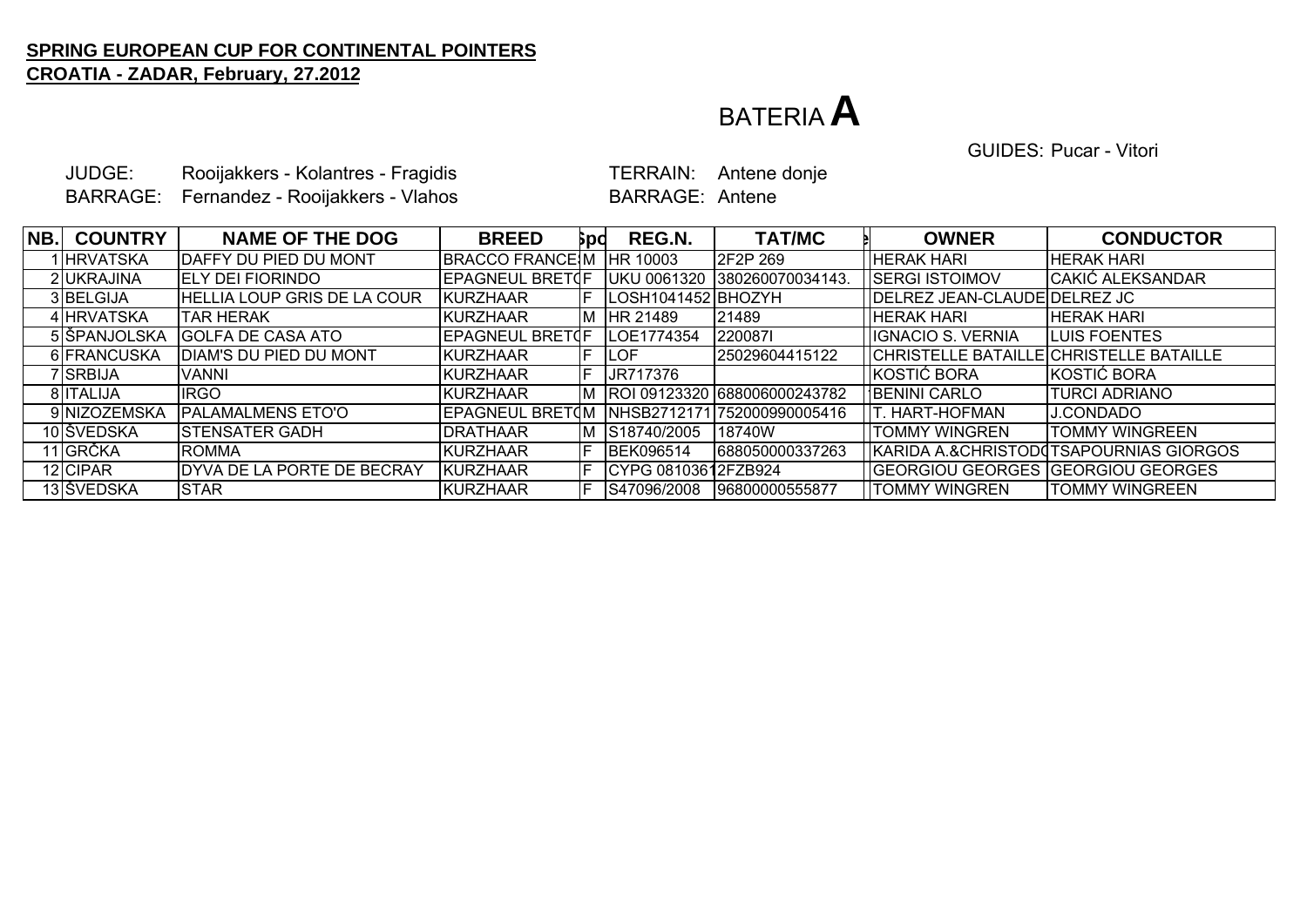| ED.B | Zemlja       | Pas                                | <b>Pasmina</b>         | <b>Spd</b> | <b>RegBr</b>         | <b>Tet/MC</b>                 | <b>Vlasnik</b>                            | <b>Vodic</b>                            |
|------|--------------|------------------------------------|------------------------|------------|----------------------|-------------------------------|-------------------------------------------|-----------------------------------------|
|      | 1BELGIJA     | <b>HELLIA LOUP GRIS DE LA COUR</b> | KURZHAAR               |            | LOSH1041452 BHOZYH   |                               | DELREZ JEAN-CLAUDE DELREZ JC              |                                         |
|      | 2BELGIJA     | IAGO DU CLOS DE REVE D'OR          | KURZHAAR               |            |                      | LOSH1069192 981100002217747   | <b>FASCELLA GIANNI</b>                    | <b>FASCELLA GIANNI</b>                  |
|      | 3BELGIJA     | HORTA LOUP GRIS DE LA COUR         | KURZHAAR               |            | LOSH1045944 BHMXWZ   |                               | <b>BURHEMME MARGUER MARTENS M</b>         |                                         |
|      | 4BELGIJA     | <b>GAMIN DU BOIS DE BUISSERET</b>  | EPAGNEUL BRETOM        |            | LOSH1014552 BHMJAI   |                               | <b>VERMEER M.</b>                         | <b>VERMEER M.</b>                       |
|      | 5 CIPAR      | DYVA DE LA PORTE DE BECRAY         | KURZHAAR               |            | CYPG 08103612FZB924  |                               | <b>GEORGIOU GEORGES</b>                   | <b>GEORGIOU GEORGES</b>                 |
|      | 6 ČEŠKA      | SILVER DEL RADE SAVIĆ              | <b>KURZHAAR</b>        |            |                      | ČLP/KO/78510.968000005063907  | <b>MIROSLAV KALIK</b>                     | <b>MIROSLAV KALIK</b>                   |
|      | 7 ČEŠKA      | <b>POLLA PLAMENI PAS</b>           | <b>KURZHAAR</b>        |            | ČLP/KO/78466 20705   |                               | <b>PAVEL NAVRATIL</b>                     | <b>PAVEL NAVRATIL</b>                   |
|      | 8 ČEŠKA      | <b>NORA ZO STARYCH LEVIC</b>       | <b>KURZHAAR</b>        |            | ČLP/KO/74679 5440    |                               | <b>PAVEL NAVRATIL</b>                     | <b>PAVEL NAVRATIL</b>                   |
|      | 9 ČEŠKA      | <b>MONA Z VAPENEK</b>              | <b>KURZHAAR</b>        |            | ČLP/KO/76065 76065   |                               | <b>PAVEL NAVRATIL</b>                     | <b>PAVEL NAVRATIL</b>                   |
|      | 10 FRANCUSKA | <b>DIAM'S DU PIED DU MONT</b>      | <b>KURZHAAR</b>        |            | LOF 96493            | 25029604415122                | CHRISTELLE BATAILLE CHRISTELLE BATAILLE   |                                         |
|      | 11 FRANCUSKA | <b>DJAZZ DE LA PLUME PICARDE</b>   | EPAGNEUL BRETOM        |            | LOF250440/31 2FSE327 |                               | <b>M.ROGER GEORGES</b>                    | <b>ANDRE FUSILLIER</b>                  |
|      | 12 FRANCUSKA | CHIPS DU CHEMIN DES BORDES         | KURZHAAR               |            |                      | LOF95235/174, 25026901155967  | M.COUSSE                                  | <b>ANTONY MERLE DES ISLES</b>           |
|      | 13 FRANCUSKA | <b>BRISKA DE LA BALINGUE</b>       | <b>BRAQUE FRANCOF</b>  |            | LOF18715/46812FFH729 |                               |                                           | MME ANNICK BESSON JEAN FRANCOIS MAIQUES |
|      | 14 FRANCUSKA | <b>JOJINN DE LA PLUME PICARDE</b>  | EPAGNEUL BRETOM        |            | LOF250441/31 2FSE326 |                               | M.DANIEL LORCY                            | <b>JULIEN PINEL</b>                     |
|      | 15 FRANCUSKA | <b>INDU DIT AYRTON</b>             | EPAGNEUL BRETOM        |            | LOF250067/30 2EYM326 |                               | M.JACQUES TROMPES JULIEN PINEL            |                                         |
|      | 16 GRČKA     | <b>ROMMA</b>                       | <b>KURZHAAR</b>        |            | <b>BEK096514</b>     | 688050000337263               | KARIDA A.& CHRISTOD (DJORDEVIC JULE       |                                         |
|      | 17 GRČKA     | <b>BROWN</b>                       | <b>KURZHAAR</b>        |            | <b>BEK987704</b>     | 941000011352736               | LIAPIS&DIMITRIS&NIK&DJORDEVIC JULE        |                                         |
|      | 18 GRČKA     | <b>LAKKOPETRA BIGO</b>             | <b>KURZHAAR</b>        |            | <b>BEK058881</b>     | 959000000000108               | LIAPIS&DIMITRIS&NIK&DJORDEVIC JULE        |                                         |
|      | 19 HRVATSKA  | DAFFY DU PIED DU MONT              | <b>BRACCO FRANCE M</b> |            | HR 10003             | 2F2P 269                      | <b>HERAK HARI</b>                         | <b>HERAK HARI</b>                       |
|      | 20 HRVATSKA  | <b>TAR HERAK</b>                   | <b>KURZHAAR</b>        |            | HR 21489             | 21489                         | <b>HERAK HARI</b>                         | <b>HERAK HARI</b>                       |
|      | 21 HRVATSKA  | <b>BAĐO</b>                        | <b>KURZHAAR</b>        |            | HR 22959             | 688050000470767               | <b>HERAK HARI</b>                         | <b>HERAK HARI</b>                       |
|      | 22 HRVATSKA  | <b>AKIM OD HERAKA</b>              | <b>KURZHAAR</b>        |            |                      | HR 21613 Nek 191100000372428  | <b>HERAK HARI</b>                         | <b>HERAK HARI</b>                       |
|      | 23 HRVATSKA  | <b>Baska Brevillaqua</b>           | <b>EPAGNEUL BRETON</b> |            | HR 16269 EI 16269    |                               | <b>HERAK HARI</b>                         | <b>HERAK HARI</b>                       |
|      | 24 ITALIJA   | MITO DI SAN MAMILIANO              | EPAGNEUL BRETOM        |            | LOI 07/83            | 981100000473651               | <b>LASCIAFARI FABIO</b>                   | <b>LASCIAFARI FABIO</b>                 |
|      | 25   ITALIJA | <b>FURIA</b>                       | EPAGNEUL BRETOF        |            |                      | LOI 06/103715 941000000440191 | <b>NICOLI REMO</b>                        | <b>NICOLI REMO</b>                      |
|      | 26   ITALIJA | <b>DEVIL</b>                       | <b>KURZHAAR</b>        |            | LO 09/24053          | 981100000272842               | MARTEGNANI ROBERT VENTURELI CESARE        |                                         |
|      | 27 ITALIJA   | <b>IRGO</b>                        | <b>KURZHAAR</b>        |            |                      | ROI 09123320 688006000243782  | <b>BENINI CARLO</b>                       | <b>TURCI ADRIANO</b>                    |
|      | 28 ITALIJA   | <b>DEVIL</b>                       | <b>KURZHAAR</b>        |            | LOI 09/24053         | 981100000272842               | <b>MARTEGNANI ROBERT VENTURELI CESARE</b> |                                         |